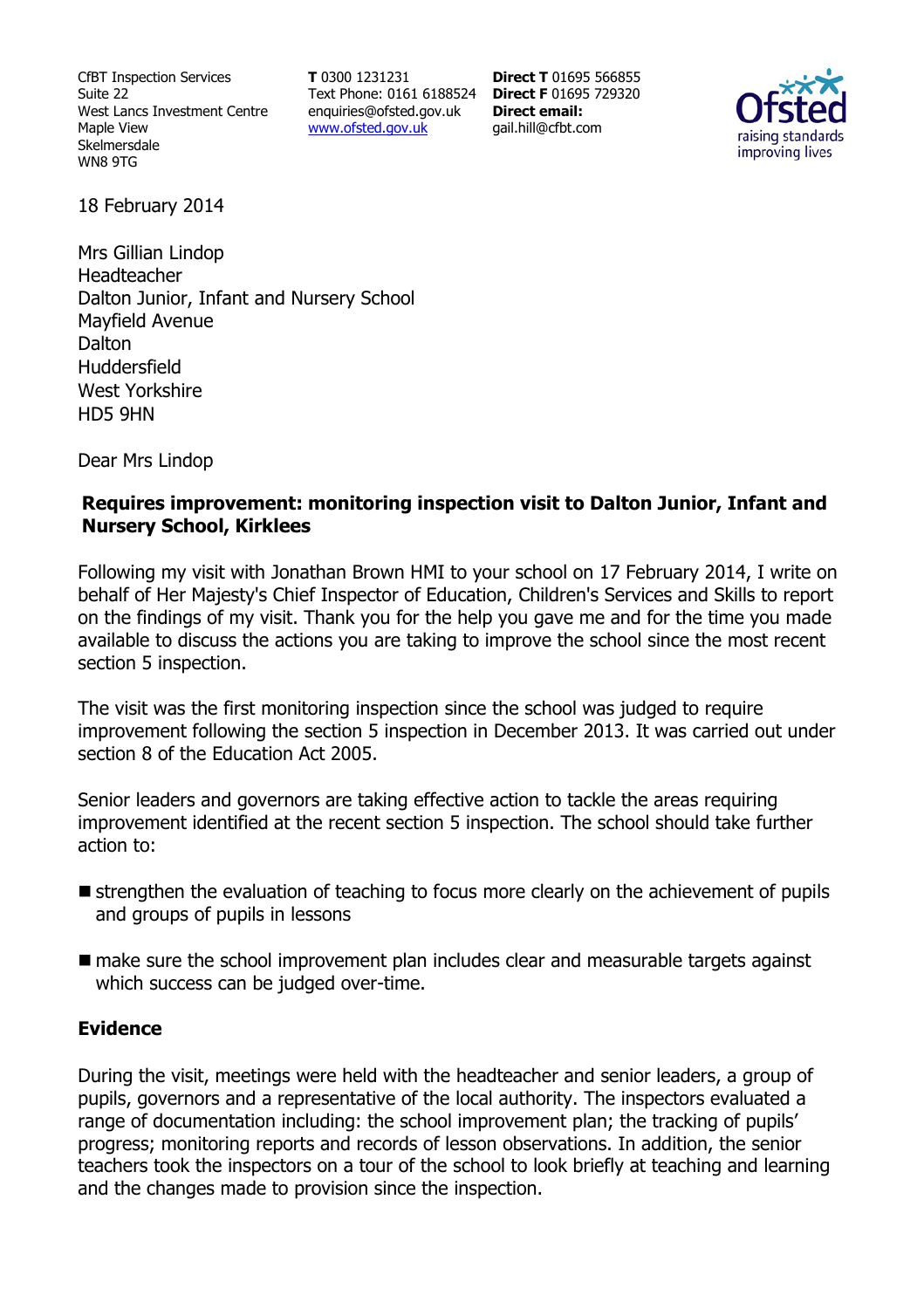# **Context**

There have been no major changes to the school's staffing and organisation since the previous inspection.

## **Main findings**

Since the inspection, senior leaders and governors have taken a range of appropriate action to lay the foundations for improvements in pupils' learning and in raising their achievement. Immediate action has been taken to:

- strengthen the planning of lessons to focus more precisely on pupils' individual needs
- **E** ensuring that pupils are more aware of their targets and the levels they have achieved
- making sure teachers use assessment information on pupils' abilities more effectively to plan appropriate activities
- develop the roles of middle leaders
- **E** agree key principles of effective practice in teaching and learning and develop peer coaching in the teaching of mathematics.

Systems to check on the quality of teaching and learning have been tightened. All teachers now have individual targets that directly relate to accelerating pupils' progress. There are regular reviews of how pupils are achieving and increasingly staff are held to account for the progress their pupils are making. This means that the school is better placed to plan appropriate support. However, further improvements are required in how senior leaders make judgements on the progress of pupils and groups of pupils in lessons.

The revised school improvement plan addresses the areas that need improvement and is suitably underpinned with separate action linked to improving numeracy. It gives a clear picture of proposed actions but the targets to indicate intended outcomes in the short term and longer term lack precision. Some of the actions required do not have clear milestones or success criteria against which the impact of actions can be systematically monitored and evaluated. This makes it difficult for governors to pinpoint with accuracy how well the school is improving over-time.

Ofsted may carry out further visits and, where necessary, provide further support and challenge to the school until its next section 5 inspection.

## **External support**

Since the previous inspection the support from the local authority has been targeted more effectively to the school's most pressing priorities. Meetings have been held to review the school's performance and further support to challenge the school's leaders to improve the monitoring of teaching is in the pipeline. Increasingly, the quality and range of support provided to the school is helping to improve the quality of teaching and strengthen leadership.